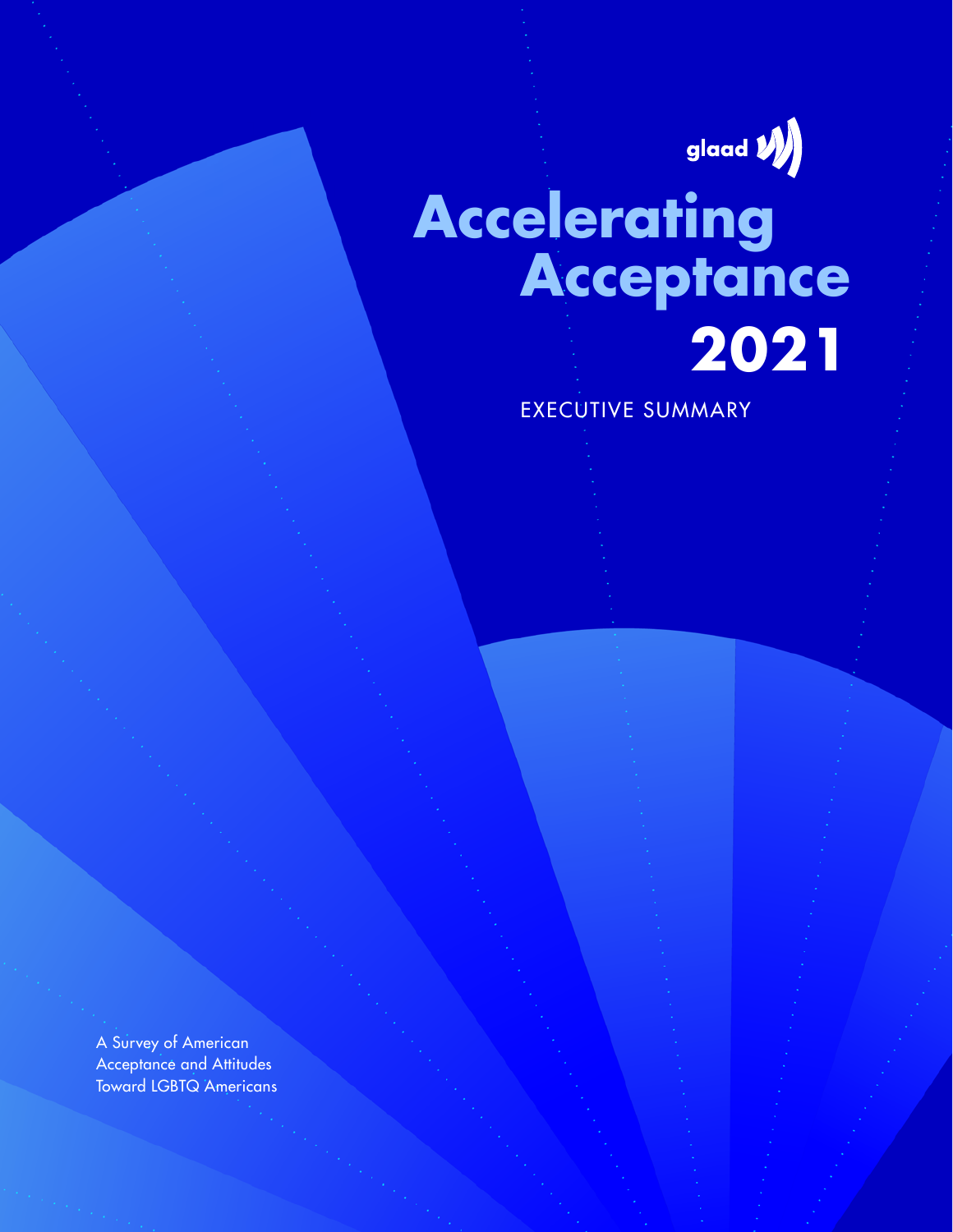Data released from Gallup earlier this year shows that people are identifying as lesbian, gay, bisexual, and/or transgender at greater rates than ever before. According to its polling, 1 in 6 Generation Z adults identify as LGBT. As the community continues to expand and become more visible, the 2021 Accelerating Acceptance study takes a deeper look at non-LGBTQ Americans' familiarity, comfortability, and understanding of the LGBTQ experience -- and the results are both encouraging and motivating.

The findings from this year's Accelerating Acceptance study underscore critical cultural changes, including increased understanding from non-LGBTQ Americans about the multifaceted nature of the LGBTQ community. The study found that non-LGBTQ Amercians are becoming increasingly aware that there are more than two genders, with many polled also understanding that transgender and nonbinary people will continue to be a more visible and familiar part of life.

However, with expanding visibility does come new challenges for acceptance. Many non-LGBTQ respondents polled identified that they find conversations about gender identity and the LGBTQ community complicated or confusing. These results highlight clear opportunities for education and a redoubled commitment to advancing visibility and representation, particularly responsible and nuanced depictions of trans and nonbinary people, as well as the diversity of identities within the entire LGBTQ community.

## **2** More people are expanding their understanding of gender

An alarming result from the poll shows that LGBTQ people say they've experienced discrimination at higher levels in 2021 than last year, with 6 in 10 LGBTQ respondents reporting discrimination based on sexual orientation and/ or gender identity. During a year when state legislatures across the U.S. introduced an unprecedented number of anti-LGBTQ bills, many targeting the trans community, the importance of passing the Equality Act has never been more critical. This landmark piece of legislation will secure federal protections for our community in areas of life where we have remained vulnerable for far too long.

This year's Accelerating Acceptance study demonstrates that there is still so much work left to do and how GLAAD plays a crucial role in the ongoing fight for full LGBTQ equality and acceptance. GLAAD will remain hard at work to encourage stories that present audiences everywhere with the richness and humanity of our communities, changing the narrative from animosity to embrace, and educating audiences, voters, journalists, and politicians about the lived realities of our lives.

**SARAH KATE ELLIS**

President & CEO, GLAAD

Year over year, non-LGBTQ Americans are becoming more understanding that the LGBTQ community is not one homogenous group, but rather a diverse community of various identities across gender and sexual orientation.

**1**

## People are increasingly aware and understanding of the LGBTQ community as multifaceted

Non-LGBTQ Americans are becoming more aware that gender is not limited to female and male, with the vast majority polled also understanding that transgender and nonbinary people will continue to be a more visible and familiar part of life.

Among seven different personal scenarios, non-LGBTQ people report being most comfortable seeing a gay or lesbian co-worker's wedding picture, while they report being least comfortable with their child having a lesson on LGBTQ history in school. Year over year, levels of comfortability have remained relatively stable.

**5**

experiencing discrimination at higher levels in 2021 than in 2020 Non-LGBTQ Americans are still most uncomfortable with learning that their child has a lesson on LGBTQ history in school

## While understanding is advancing and many people are aware that trans and nonbinary people will become a more familiar part of life, approximately half of non-LGBTQ people find conversations about gender identity and the LGBTQ community complicated or confusing. **3 4** about gender identity and There is still significant confusion with conversations the LGBTQ community LGBTQ people report % of non-LGBTQ people who strongly/somewhat agree that: LGBTQ people make expectations about gender and how to interact very complicated Transgender and nonbinary people are new and unfamiliar to me I am confused by the different number of terms to describe individuals who comprise the LGBTQ community Strongly/somewhat agree Somewhat disagree, strongly disagree 54% 47% 45% 46% 53% 55%

Reports of anti-LGBTQ discrimination have increased over the past year, with 6 in 10 LGBTQ people reporting discrimination based on their sexual orientation and/or gender identity.



% of LGBTQ people reporting discrimination based on sexual orientation and/or gender identity



% non-LGBTQ people who strongly/somewhat disagree that there are only two genders:

% of non-LGBTQ people who strongly/ somewhat expect that nonbinary and transgender people will become a more familiar part of life just as gays and lesbians have: